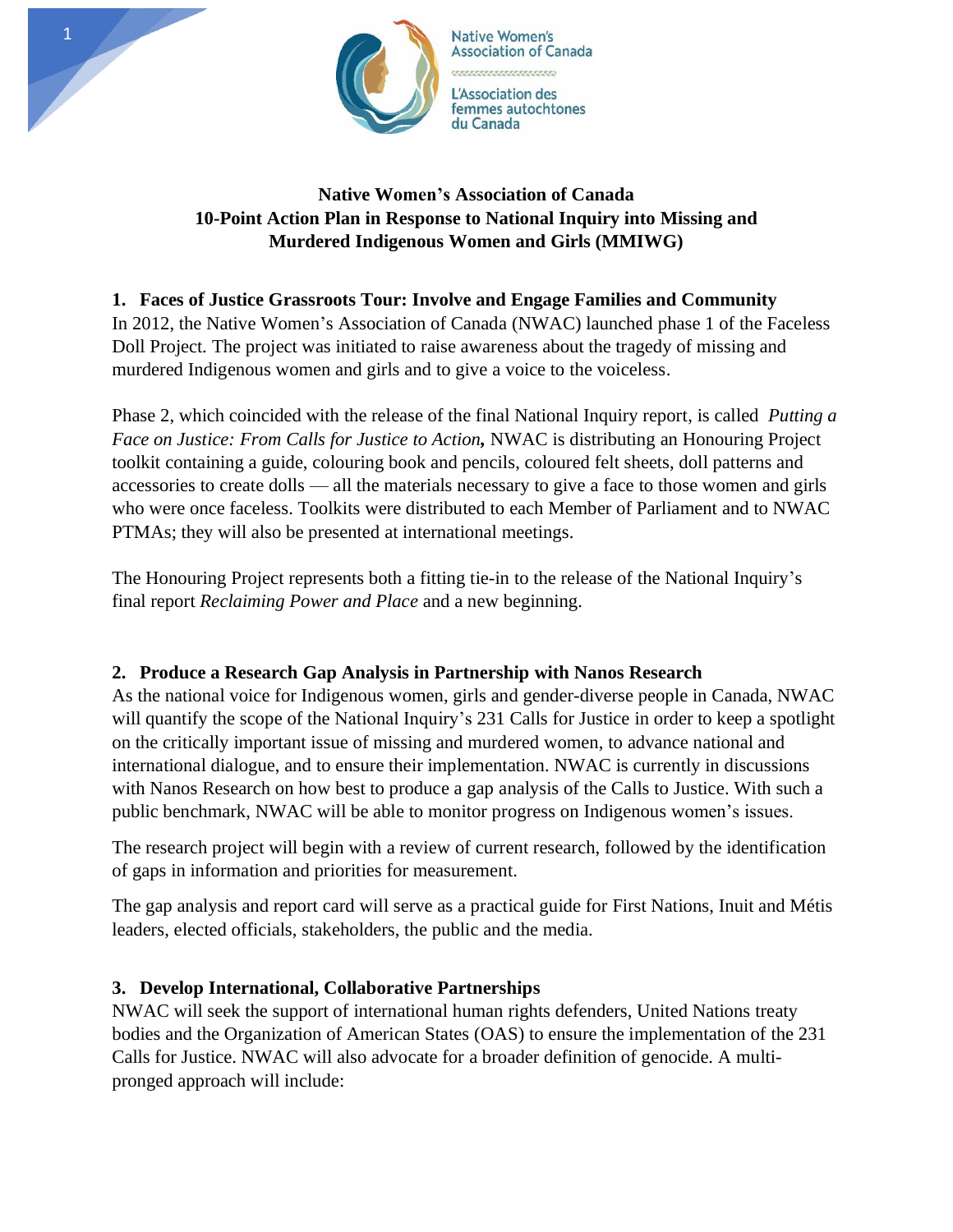

- inviting the OAS Secretary General, UN Special Rapporteur on the Rights of Peoples and the UN Special Advisor on Genocide for academic visits to Canada;
- organizing a high-level national and international working table on the definition of genocide;
- lobbying the secretariat for the Convention on the Elimination of all Forms of Discrimination Against Women (CEDAW) for the development of a general comment on genocide and women; and
- submitting reports to CEDAW's Committee on the Elimination of Racial Discrimination (CERD) and the Human Rights Council on the implementation of the Calls for Justice and the broadening of the definition of genocide.

### **4. Monitor and Evaluate Progress on 231 Calls for Justice and Commentary on Genocide**

To maximize our efforts concerning the evaluation and continued monitoring of progress made on the Calls to Justice and commentary on genocide, NWAC will hire at least one full-time employee to work on the post-Inquiry file. As well, NWAC will:

- develop and implement a workplan and monitoring and evaluation plan that will incorporate feedback from the NWAC PTMAs;
- publish Calls for Justice evaluations on social media and the NWAC website and ensure broad distribution of those materials at the national and international levels;
- monitor and document post-Inquiry media coverage of the Calls for Justice;
- participate in post-Inquiry meetings with government and other stakeholders; and
- seek funds for each PTMA to have a full-time worker on the post-Inquiry file.

### **5. Build Institutional Awareness**

NWAC will design a series of workshops to raise awareness about violence against Indigenous women, its root causes, the MMIWG findings, Calls for Justice and colonial genocide. The workshops will be held in NWAC's new Social and Cultural Innovation Centre at 120 Promenade du Portage, in Gatineau, Quebec, as well as in other cities or communities across Canada. They will be made available to government employees, media professionals, legal professionals, police, educators and church members.

#### **6. Influence Policy and Legislation**

NWAC will review all legislation and policies relevant to Indigenous women and girls and gender-diverse people using a CRGBA+ lens. NWAC will provide its analysis and recommendations to the House of Commons, Senate of Canada and relevant government stakeholders, and Indigenous and grassroots agencies/people.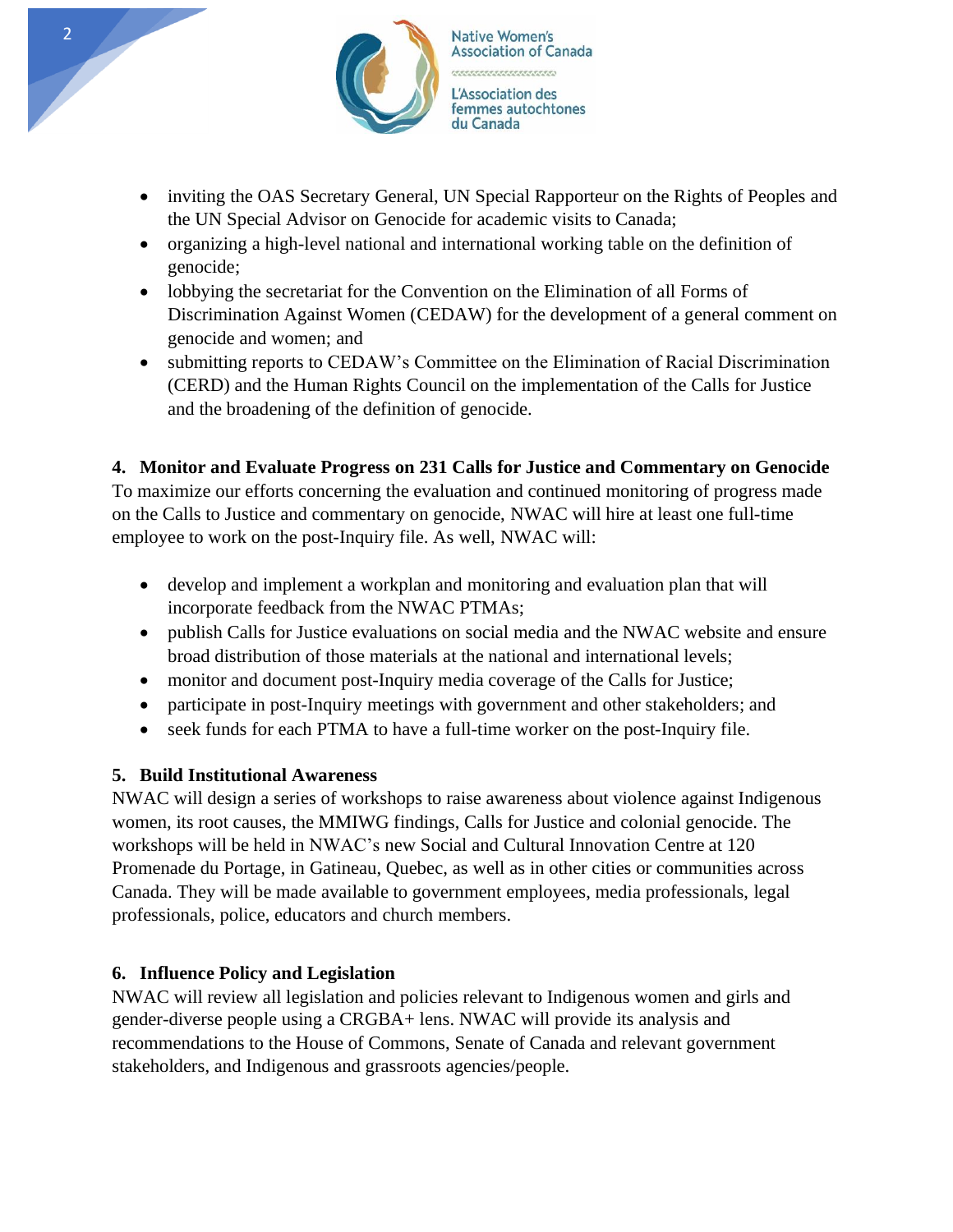

# **7. Provide Training and Workshops to Better Understand History and Colonization**

NWAC will develop and deliver a series of workshops on the history of Indigenous women, girls and gender-diverse people in Canada. These workshops will be divided into introductory, intermediate and advanced levels. NWAC will also develop an online Knowledge Centre in order to disseminate information more broadly.

### **8. Launch Campaign to De-stigmatize Stereotypes**

NWAC will develop a strong and clear short-, medium- and long-term social media campaign with the goal to de-stigmatize and end stereotypes regarding Indigenous women, girls and gender-diverse people.

**9. Create a Social and Cultural Innovation Hub and Centre of Excellence for Indigenous Women's Business Development**

NWAC's Social and Cultural Innovation Centre will be a hub for Indigenous women's resiliency/healing and economic development/entrepreneurship.

The Centre will launch and host a series of revenue-generating activities to support NWAC's financial stability. By diversifying its funding sources through social enterprise, NWAC will develop increased financial independence, as well as greater flexibility in the provision of programs and services. The new home will create the potential for future growth, individual and collective self-sufficiency and self-determination.

With added capacity, NWAC will be able to scale up its programs and projects to better support Indigenous communities. This will include year-round programming and supports for Indigenous women and gender-diverse people and youth-specific programs relating to economic development.

NWAC will also be helping/negotiating on behalf of individual PTMAs that are interested in establishing a Resiliency/Social and Innovation Centre in their province or territory.

### **10. Promote Understanding and Research on Resiliency, Commemoration and Honouring**

NWAC will undertake research on resiliency, commemoration and honouring through the following activities:

- undertake qualitative research on healing and resiliency through consultation with Elders, field workers, survivors and family workers;
- undertake a thorough review of *Reclaiming Power and Place* to assess the recommendations regarding healing;
- undertake international exchanges, in particular with Mexico, as they have been operating community-based centres for women called CAMIs (Casa de la Mujer Indigena); and